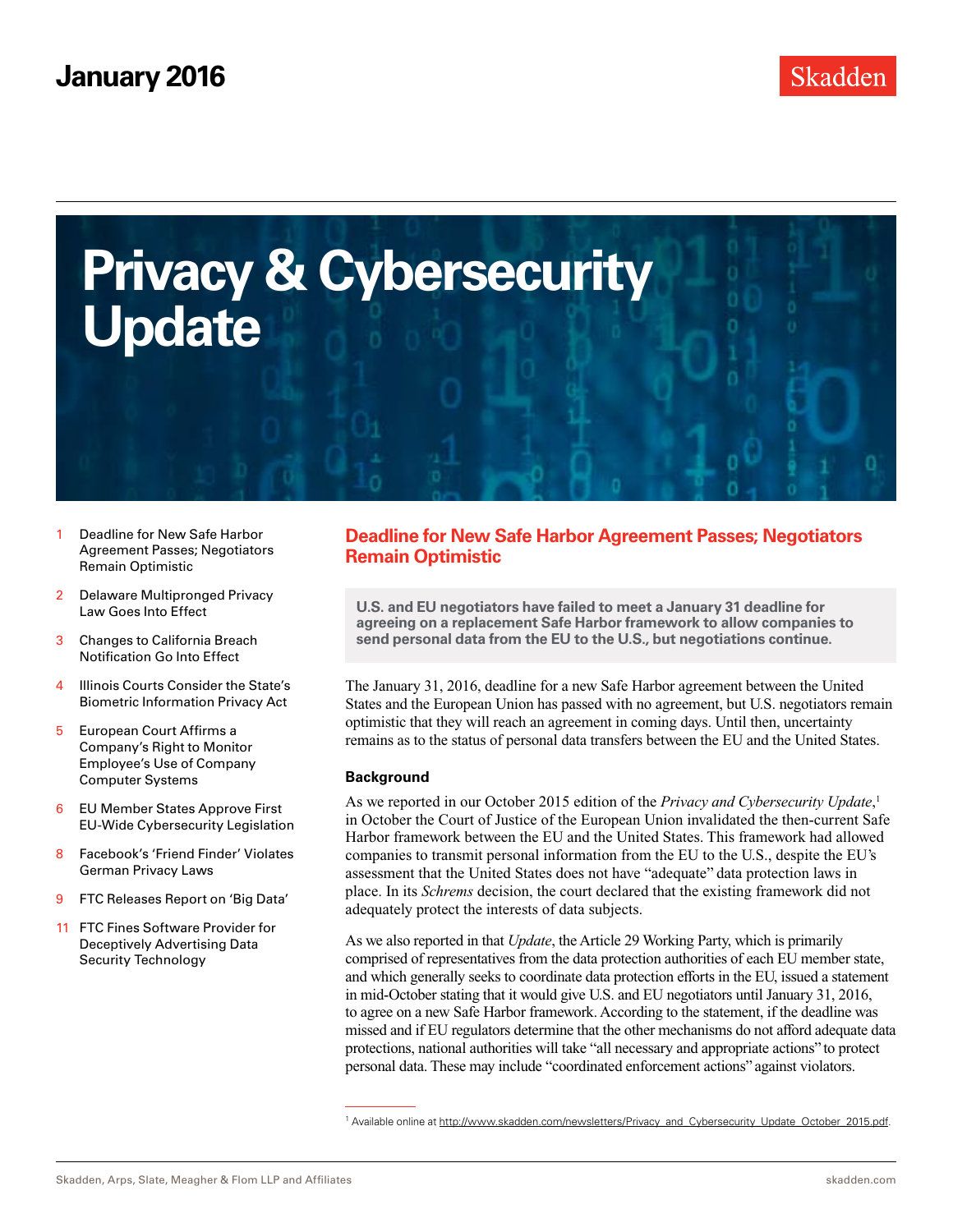#### <span id="page-1-0"></span>**Deadline Missed, But Negotiators Still Working on Replacement Framework**

Despite an intense effort by EU and U.S. negotiators, the January 31, 2016, deadline has passed with no new Safe Harbor agreement. However, according to statements to the media and a report via conference call on January 29, representatives from the U.S. Department of Commerce that have participated in the negotiations have indicated that the negotiators are focusing on having an agreement by February 2, when EU data protection authorities are scheduled to meet. However, the U.S. negotiators note that even the new deadline is non-binding, as it was not required by any legislation or statute or imposed by the *Schrems* decision.

According to reports and statements from the Department of Commerce representatives, key outstanding issues include (a) U.S. intelligence agencies' ability to access information, (b) the ability of EU data subjects to obtain redress for misuse of their information and (c) the EU's desire for there to be independent data privacy regulators in the U.S. who can resolve individual complaints. U.S. negotiators say they are optimistic that they can reach an agreement soon. Some media reports suggest, however, that their EU counterparts are not as optimistic.

#### **Uncertainty and Next Steps**

While negotiators work to develop a replacement Safe Harbor, it is not clear whether local data protection authorities will refrain from taking action to prevent improper data transfers now that the initial January 31 deadline has passed. During this period of uncertainty, companies seeking to transfer personal information from the EU to the U.S. face a difficult problem. The existing Safe Harbor no longer affords protection and, following *Schrems,* the effectiveness of the other two main alternate methods — the use of the EU-approved model contracts and binding corporate rules — remains uncertain. Absent any other approved mechanisms, however, and recognizing that their status could change, if companies must transfer personal data from the EU to the U.S., the model contracts approach and binding corporate rules approach may be the safest for now.

[Return to Table of Contents](#page-0-0)

### **Delaware Multipronged Privacy Law Goes Into Effect**

**A new Delaware law addressing online marketing to children, posting of privacy policies and privacy protections for digital book services went into effect January 1.** 

A new Delaware law regulating the way certain services may collect personally identifiable information (PII) about users went into effect on January 1, 2016. The Delaware Online Privacy and Protection Act (DOPPA),<sup>2</sup> which very closely tracks the California Online Privacy Protection Act, defines PII as information that can be used to distinguish or trace the identity of the individual, including, for example, the individual's name, physical characteristics, residence, financial information and passport number. DOPPA addresses three distinct issues: (a) online marketing or advertising to a child, (b) privacy policy posting and (c) privacy protections for users of digital book services. The Delaware Consumer Protection Unit of the Department of Justice may investigate and prosecute violations of the law.

#### **Prohibitions on Online Marketing or Advertising to a Child**

Under DOPPA, website, application and other Internet service providers are subject to important restrictions on the types of advertising they can display to children.

- **Prohibition on Advertising Certain Content on Services Directed to Children**. Websites, apps and other Internet service operators may not market or advertise certain enumerated products or services — including alcohol, tobacco, firearms and tattoos — if their service is directed to children.
- **Limits on Advertising Certain Content on Services Not Directed to Children.** Websites, apps and other Internet service operators that are not directed toward children but that have actual knowledge that a child uses the site may not use PII to market or advertise those enumerated products and services.
- **Limits on Third-Party Advertising Services.** Websites, apps and other operators of Internet services directed to children must notify any advertising services they use that the service is for children, and upon such notice the advertising service may not market or advertise those enumerated products and services.

It is important to note that, under DOPPA, all minors under the age of 18 are considered "children." This age is significantly higher than the 13-year-old limit set under the federal Children's Online Privacy Protection Act, which addresses the types of information that companies can collect about children.

#### **Commercial Internet Service Providers Must Post Privacy Policies**

Under DOPPA, an operator of a commercial Internet service that collects PII through the Internet about Delaware residents visiting the site must make its privacy policy "conspicuously available." The policy will be considered conspicuously available

<sup>2</sup> Del. Code Ann. tit. 6 § 12C.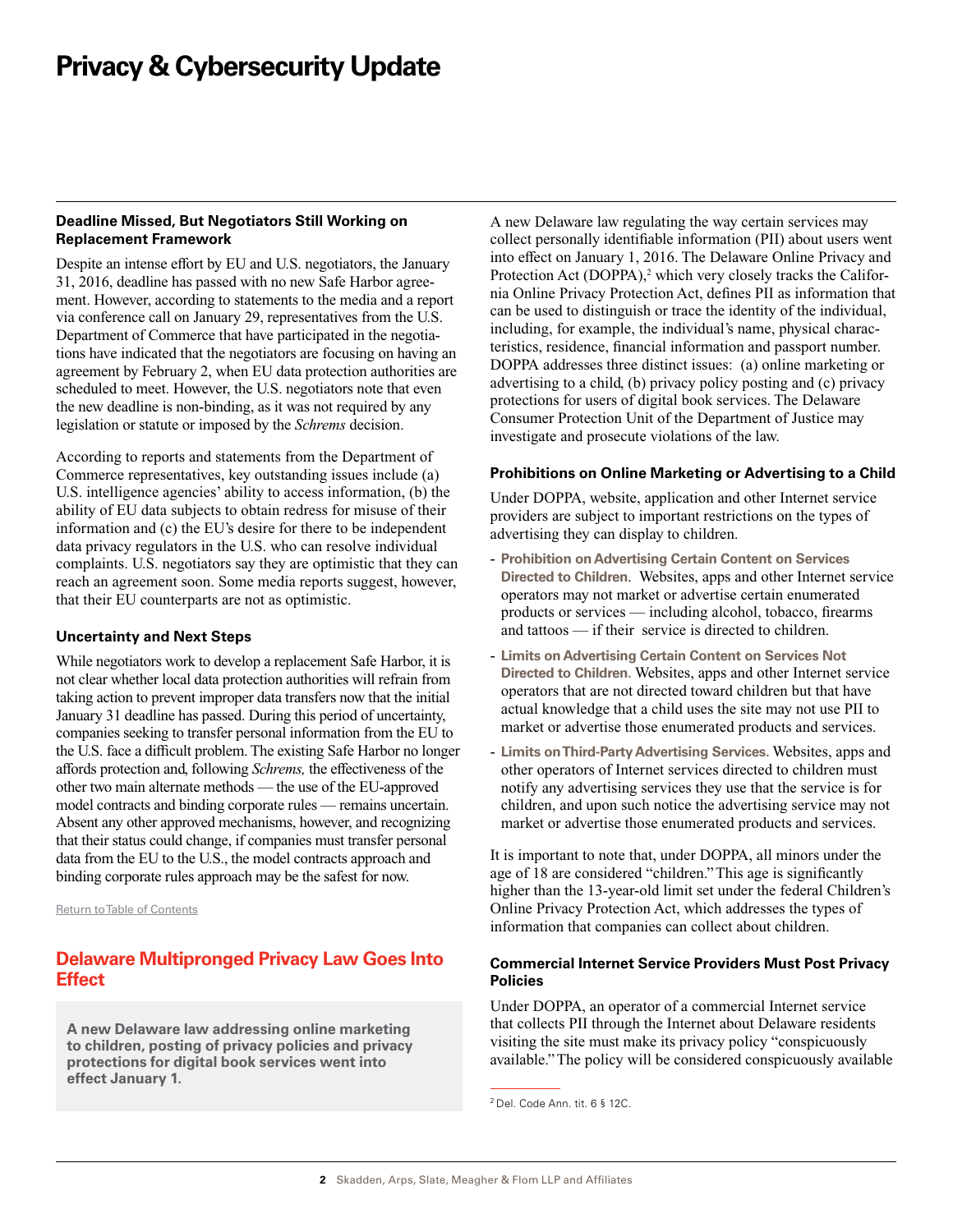<span id="page-2-0"></span>if it is either displayed or linked to on the website's homepage in a way that stands out so that a reasonable individual would notice it (*e.g.*, with contrasting color or font from the rest of the page).

This privacy policy must contain certain information, including categories of PII collected, third parties with whom PII is shared and processes through which users may review and request changes to PII collected about them. The policy also must contain information about how the operator informs users of material changes to the policy.

The new law limits the circumstances in which an operator can be found liable for violating these requirements. First, the operator must be either (a) knowingly and willfully violating the law or (b) negligently and materially violating the law. Second, operators have 30 days after notice of noncompliance to post the privacy policy as required.

#### **Privacy Information Regarding Book Service Users**

Finally, DOPPA prohibits digital book service providers from disclosing users' PII to law enforcement and governmental entities or to other persons, except in certain detailed circumstances. For example, providers may disclose such information if there is a legal obligation to do so pursuant to a court order if certain conditions are met, and in situations where there is an imminent danger or death or serious physical injury.

Providers that disclose information relating to 30 or more total users (either in Delaware or from unknown locations) also must post a publicly available annual report on their disclosures of users' PII.

Commercial entities only fall under the law if book service sales exceed 2 percent of the entity's total annual gross sales of consumer products sold in the United States.

#### **Key Points to Note**

DOPPA closely tracks the California law, so companies compliant with California law likely will be compliant with DOPPA as well. However, it is important to note that DOPPA is more expansive than the federal Children's Online Privacy Protection Act, so companies should be particularly careful about advertising enumerated products and services and collecting PII if they know users under 18 years of age access their online services.

[Return to Table of Contents](#page-0-0)

### **Changes to California Breach Notification Go Into Effect**

**Amendments to California privacy laws on data breach notification and on using automated readers of license plate data went into effect January 1.** 

Effective January 1, 2016, three important changes to California's data breach laws went into effect.<sup>3</sup> The first<sup>4</sup> deals with the specific information that must be included in data breach notification letters. The second<sup>5</sup> clarifies the definition of "encrypted" for purposes of data breach notifications. The third addresses regulations for users of and information resulting from automated readers of license plate data.

#### **Notification Letter Changes**

In an effort to make data breach notifications simple for consumers to understand, California has specified headings and titles that must be clearly and conspicuously displayed. Specifically, notifications must be titled "Notice of Data Breach" and must present the information under headings that address issues notification recipients might want to see addressed:

- "What Happened?"
- "What Information Was Involved?"
- "What We Are Doing"
- "What You Can Do"
- "For More Information …"

Notifications must include a general description of the breach incident (if known); a list of the types of personal information reasonably believed to be the subject of the breach; and the date, estimated date or date range of the breach (if known). Notifications also must state the name and contact information of the reporting organization and, if the breach involved social security numbers, driver's licenses or California identification card numbers, the toll-free numbers and addresses of the major credit reporting agencies. Additionally, notifications must state whether the notification was delayed as a result of a law enforcement investigation.

<sup>3</sup> Cal. Civ. Code §§ 1798.29, 1798.82, 1798.90.5.

<sup>4</sup> Cal. Civ. Code §§ 1798.29, 1798.82.

<sup>5</sup> Cal. Civ. Code §§ 1798.29, 1798.82.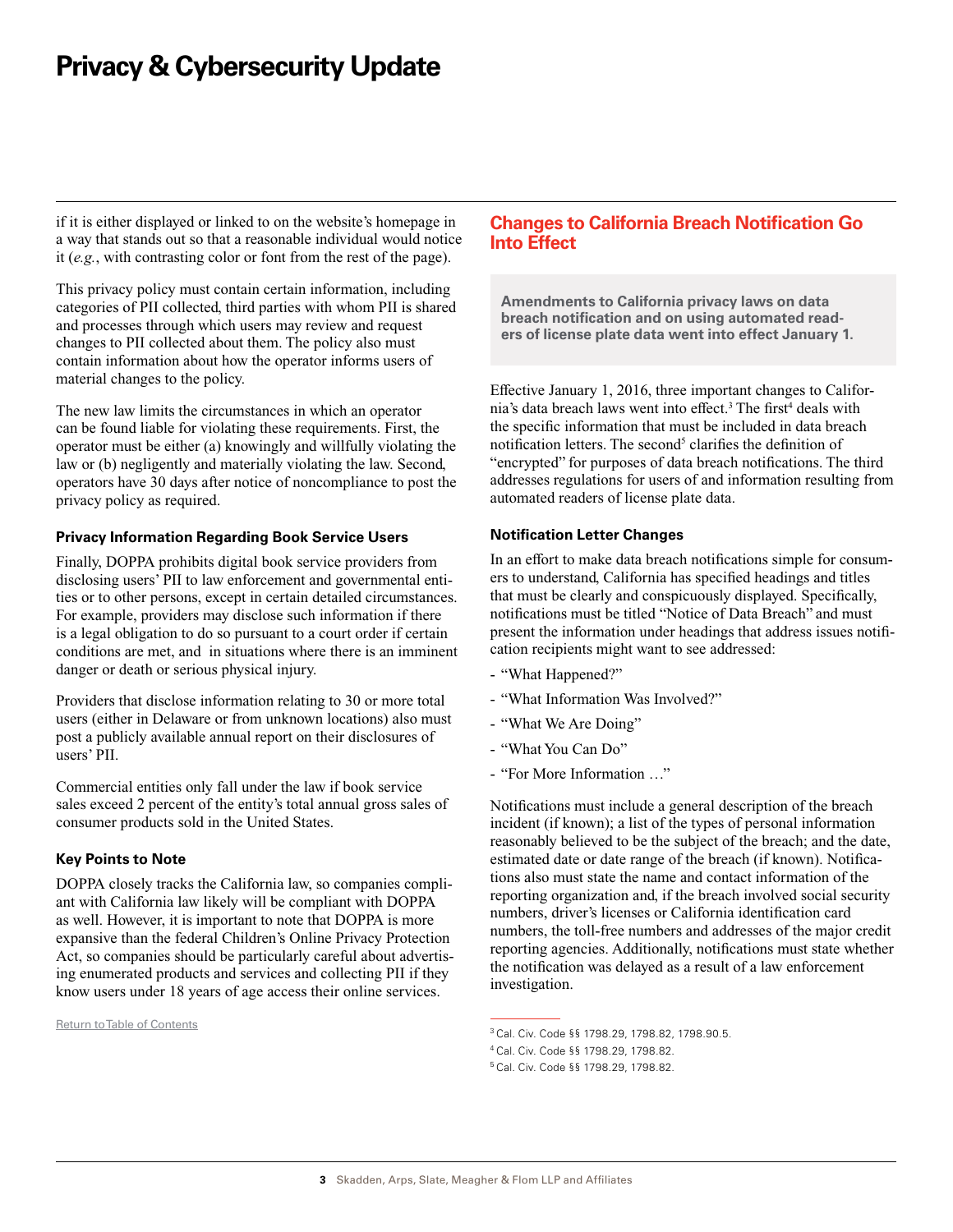<span id="page-3-0"></span>At the discretion of the reporting organization, the notifications also may include information detailing what the organization has done to protect individuals whose information was breached, and advice on steps individuals whose information was breached may take to protect themselves.

The amendments even include specific formatting requirements. Notification letters must be in font larger than 10-point size and should be formatted in such a way as to call attention to the significance of the information provided. The amendments also provide a model notification form, which satisfies the law's requirements.

Organizations that must submit security breach notifications to more than 500 California residents as a result of a single breach must submit a sample notification to the attorney general, excluding personal information. Notice may be provided in writing or electronically, so long as the notice abides by electronic records and signature requirements under the United States Code, or substitute notice by email, conspicuous posting or through the media, if the other forms of notice would be too expensive or have to be sent to too large a number of individuals.

### **Defining "Encrypted"**

Another amendment to California's data breach notification laws clarifies the definition of "encrypted." Under the state's existing law, companies that suffer a data breach do not need to notify California residents whose personal information was compromised if the information is properly encrypted. There was some confusion, however, as to what would be considered encrypted.

Under the amendment, information is encrypted if it is "rendered unusable, unreadable, or indecipherable to an unauthorized person through a security technology or methodology generally accepted in the field of information security." As with most states, California has opted not to include a specific encryption standard, deferring instead to industry norms.

#### **Automated License Plate Recognition Technology**

Finally, California's data privacy laws have been amended to expand the definition of "personal information" to include certain information collected through automated license plate recognition technology (LPR). Many local police departments in California use LPR to extract license plate numbers from video images of motor vehicles and they store this information in searchable databases. The amendment expands existing California privacy laws to apply to this license plate information. The amendment adds additional requirements for both public and private entities that obtain and use LPR information, including maintaining reasonable security procedures and practices to protect the LPR information, as well as implementing a usage

and privacy policy. It also requires operators to maintain records of those who access the LPR information, and only allows such access for authorized purposes.

The amendment provides a right of action to individuals harmed by a violation of the bill's provisions against a person who knowingly caused the harm.

#### **Key Points to Note**

California often has taken the lead in enacting privacy and information security laws, so these new amendments may be a sign that similar laws will be passed in other states that do not already have similar laws in place. In the data breach notification requirements in particular, these changes may reflect growing dissatisfaction among privacy advocates over the form and content of data breach letters sent to consumers in the past.

Companies that are preparing data breach notification letters likely will use the California requirements as a model for letters sent under many different state laws, in order to avoid creating different letters for each jurisdiction.

[Return to Table of Contents](#page-0-0)

## **Illinois Courts Consider the State's Biometric Information Privacy Act**

**Two Illinois courts recently considered the reach of Illinois' Biometric Information Privacy Act, shedding light on how the act may be applied.** 

Two different Illinois courts recently considered Illinois' broadly worded Biometric Information Privacy Act (BIPA),<sup>6</sup> with differing results. In each case, the plaintiffs alleged that the defendants violated BIPA by using automatic facial recognition algorithms on photographs loaded to their websites.

#### **Background of BIPA**

BIPA originally was enacted in 2008, in response to concerns regarding the increased use of biometrics in the commercial and security sector. The Illinois legislature noted that because biometric data is uniquely tied to an individual, if such data was compromised, the individual has no recourse or ability to change his or her identifier. BIPA regulates the collection, storage and use of this information.

<sup>6</sup> 740 Ill. comp. stat. 14/1 (2008).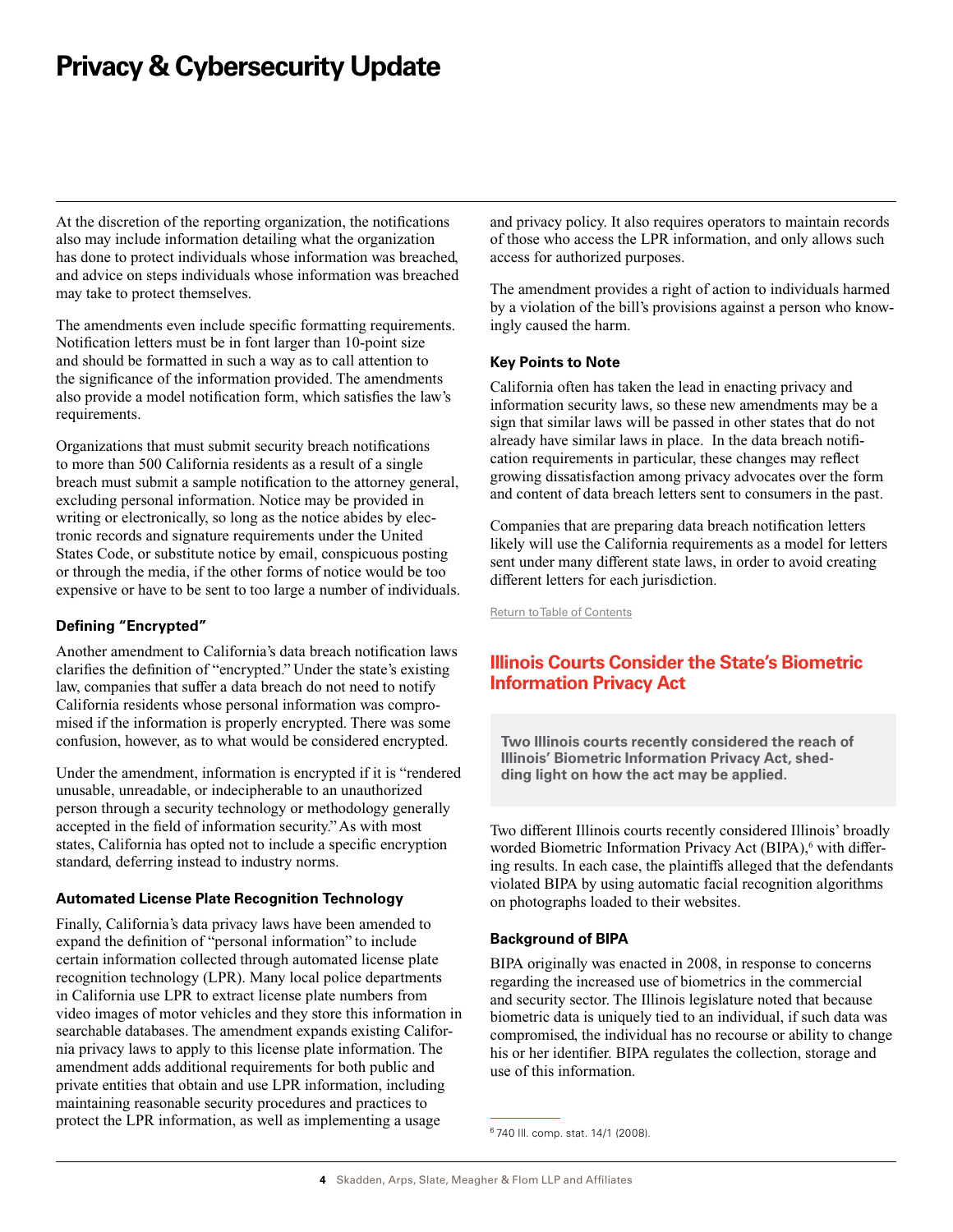<span id="page-4-0"></span>Since it was passed, there has been concern over the scope of BIPA's definition of "biometric identifiers," which includes retina or iris scans, fingerprints, voice prints, or scans of hand or face geometry. Many have questioned whether the definition is so broad as to apply to features that scan photographs in social media to identify people.

Private entities that collect biometric identifiers are required to have and comply with a written policy that sets out a retention schedule and guidelines for destruction of biometric information. At a minimum, the biometric information must be destroyed within three years of the individual's last interaction with the private entity. BIPA also sets forth guidelines on when the information can be disclosed or disseminated, including requiring private entities to obtain the consent of each person and to meet a reasonable standard of care within the private entity's industry for storing, transmitting and protecting the biometric identifiers.

Where a plaintiff can demonstrate that a private entity was negligent in its failure to comply with the statute, BIPA provides for a private right of action, and a private entity can be held accountable for the greater of either \$1,000 or the sum of the actual damages. In instances where the plaintiff shows the defendant acted intentionally or recklessly, the recovery is increased to the greater of \$5,000 or the sum of the actual damages. The statue also provides for the collection of attorneys' fees and other any other relief as the court may deem appropriate.

### *Norberg v. Shutterfly*<sup>7</sup>

On December 29, 2015, the U.S. District Court for the Northern District of Illinois denied Shutterfly Inc. and its subsidiary This-Life LLC's motion to dismiss a lawsuit alleging Shutterfly's use of facial recognition technology to gather biometric data from users' photos violated BIPA. Shutterfly is a widely used photo publishing service through which customers create photo books, calendars, cards and other materials using their own photographs.

In the complaint, the plaintiff alleged that Shutterfly analyzed photographs uploaded to its site and used this information to identify the plaintiff in other photographs. The court concluded on a plain meaning interpretation of the statue that the plaintiff stated a claim for relief under BIPA, because the suit alleged Shutterfly was scanning the geometry of the faces in the photographs, which falls within the definition of a biometric identifier under BIPA. The court also noted that the suit alleged that the plaintiff was not presented with a written policy, nor did he consent to the defendants using his biometric identifiers.

The court concluded that personal jurisdiction could be established in the case, finding that although the defendants are

incorporated in Delaware and headquartered in California, Shutterfly provides hard-copy photographs and other products directly to customers in Illinois and is registered to do business in that state.

#### *Gullen v. Facebook* <sup>8</sup>

On January 21, 2016, also in the Northern District of Illinois, Facebook succeeded in having a BIPA claim against it dismissed for lack of personal jurisdiction.

The plaintiff, who was not a Facebook user, had his photo uploaded to Facebook by a third party. He alleged that Facebook then violated BIPA when it scanned the plaintiff in the photo to generate biometric identifiers and used the identifiers to create a template of the plaintiff's face, allowing the third-party Facebook user to "tag" the photo with the plaintiff's name.

Without discussing the merits of the claim, the court dismissed the case for lack of personal jurisdiction. According to the court, the plaintiff could not establish that Facebook "targets its alleged biometric collection activities at Illinois residents" and the mere fact that its interactive site is accessible to Illinois residents did not establish personal jurisdiction in the case.

### **Key Points to Note**

The *Shutterfly* and *Facebook* decisions illustrate courts' ongoing struggle to apply state laws to companies that are based in other states but whose services are available online and therefore nationally. In the *Shutterfly* case, the additional fact that the company shipped products into Illinois distinguishes it from the *Facebook* case. More generally, online companies need to take into account BIPA and other similar laws when developing and offering services. We expect that as technologies utilizing biometric information increase, we are likely to see a growing number of state, or even federal, laws.

[Return to Table of Contents](#page-0-0)

## **European Court Affirms a Company's Right to Monitor Employee's Use of Company Computer Systems**

**The European Court of Human Rights has rejected an individual's claim that his former employer violated his rights when it monitored his access to company computers and then used the records of that access in a litigation against the employee.** 

<sup>7</sup> *Norberg v. Shutterfly, Inc.*, No. 15 CV 5351 (N.D. Ill. Dec. 29, 2015).

<sup>8</sup> *Gullen v. Facebook.com, Inc.*, No. 15 CV 7681, 2016 WL 245910 (N.D. Ill. Jan. 21, 2016)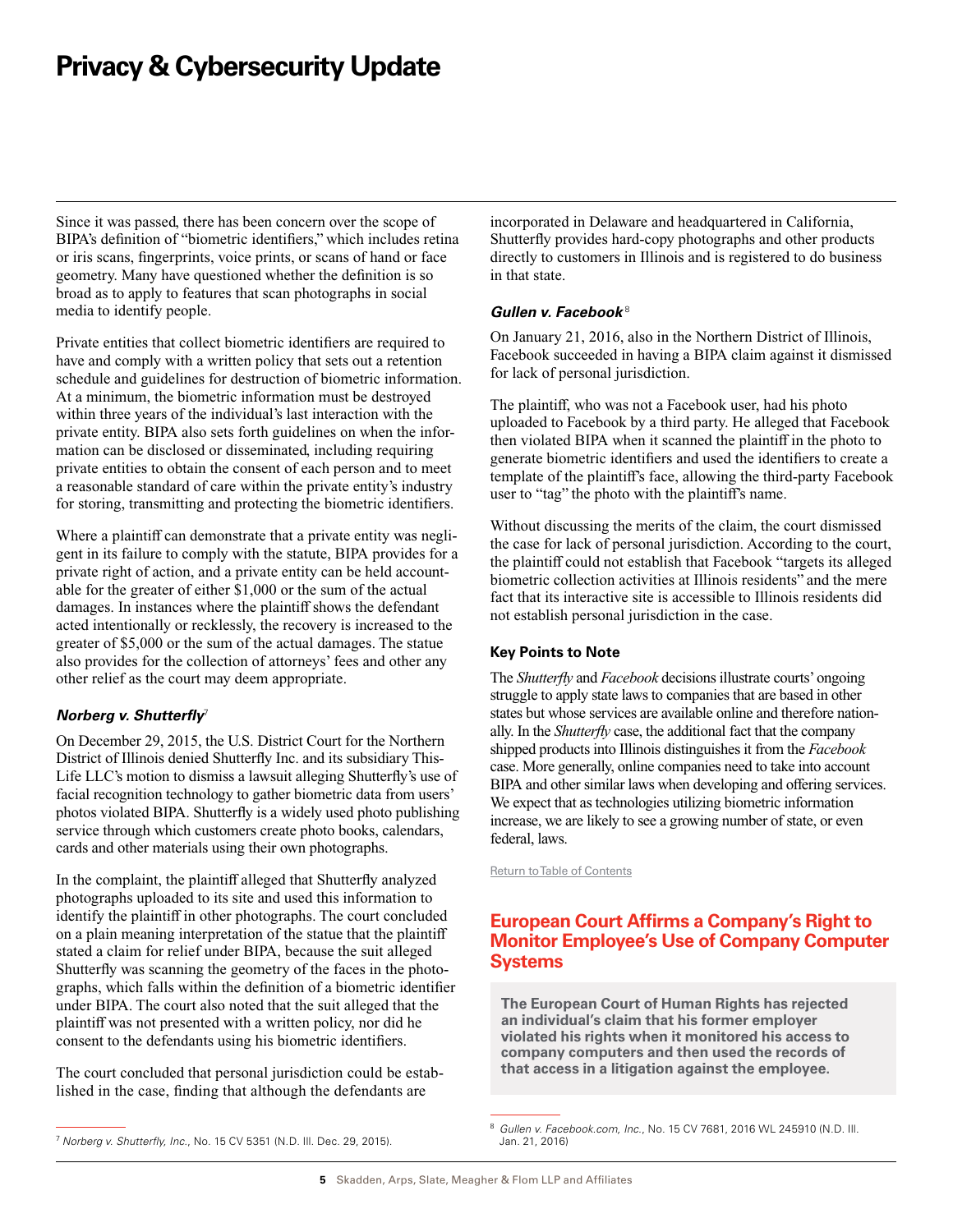<span id="page-5-0"></span>A recent decision of the European Court of Human Rights (ECHR) in *Baˇrbulescu V. Romania (Application No. 61496/08)* has confirmed that there was no violation of an employee's right under Article 8 of the European Convention on Human Rights (the right to respect for private and family life, the home and correspondence) where an employee was dismissed for using his employer's computer systems for personal purposes during working hours. It found that, although the employee's Article 8 right had been engaged, the employer's monitoring of his communications pursuant to its internal regulations had been reasonable in the context of disciplinary proceedings.

The plaintiff was employed by a private company in Romania. At his employer's request, he created a Yahoo Messenger account to respond to clients' enquiries. On July 13, 2007, the company informed the employee that his Yahoo Messenger communications had been monitored from July 5-13, 2007, and that the records showed that he had used the Internet for personal purposes, contrary to internal regulations. When the employee denied this, he was presented with a transcript of messages he had exchanged with, among others, his fiancée and his brother, some of which related to personal matters such as his health and sex life. His employment was terminated on August 1, 2007, for breach of the employer's regulations.

The employee claimed that his employer had violated his right to correspondence protected by the Romanian Constitution. The Romanian County Court dismissed his complaint on the grounds that his employer had complied with domestic legislation on disciplinary proceedings and that he had been duly informed of the employer's regulations prohibiting use of company computers for personal purposes. Following an unsuccessful appeal, the employee applied to the ECHR, contending that the employer's conduct had disproportionately infringed his Article 8 rights.

The ECHR accepted that Article 8 was engaged as the employer had accessed the employee's Yahoo Messenger account and used the transcripts of his communications as evidence in the domestic litigation. It held, however, that there had been no violation of Article 8. In the ECHR's view, it was not unreasonable for the employer to seek to verify that employees were completing their professional tasks during working hours. Furthermore, the employer had accessed his messaging account in the belief that it contained client-related communications only.

#### **Key Takeaway**

It is worth noting that the employer in this case had in place internal regulations, which expressly prohibited the use of the employer's computer systems for personal use. This was taken into account by both the domestic courts and the ECHR and therefore highlights the importance of having well-drafted IT policies in the workplace and bringing these to the attention of employees. This is particularly true if the employer wants to reserve the right to monitor communications in the workplace, take necessary action for the purpose of protecting its IT systems and ensure its employees are carrying out their tasks during working hours.

[Return to Table of Contents](#page-0-0)

## **EU Member States Approve First EU-Wide Cybersecurity Legislation**

**The EU is close to approving a major directive on network security and security incident notifications that will apply to providers of essential services, including some that are not based in the EU.** 

After nearly three years of negotiation, the European Union is close to establishing the first EU-wide legislation on cybersecurity. The legislation would impose network security and incident notification obligations on providers of essential services across the member states.<sup>9</sup> While the EU has focused prominently on the personal privacy of its citizens in other initiatives, the Network Information Security (NIS) Directive aims to increase competency and cooperation throughout the EU on cybersecurity matters in order to ensure a high common level of network and information security and to minimize disruption to essential services. The directive would place requirements on governments and companies to achieve these goals.

#### **Overview of the Directive**

When and if approved, the directive would require member states to establish competent national authorities and Computer Security Incident Response Teams (CSIRT) to provide cross-border support and strategic cooperation. The directive contains rules and best practices designed to promote cooperation through sharing of early threat warnings and other cybersecurity intelligence.

 Notably, the directive also would impose obligations on public and private entities that provide a service that is "essential for the maintenance of critical societal or economic activities," where such a service depends on network and information systems, and where security incidents could have significant disruptive effects on the services provided or public safety. Such providers will be required to implement "appropriate and proportionate" security systems and to notify competent authorities of security incidents.

<sup>&</sup>lt;sup>9</sup> The most recently publicized draft of the text, a finalized version of which has not yet been released, can be found at [http://www.consilium.europa.eu/en/](http://www.consilium.europa.eu/en/press/press-releases/2015/12/pdf/st15229-re02_en15_pdf) [press/press-releases/2015/12/pdf/st15229-re02\\_en15\\_pdf](http://www.consilium.europa.eu/en/press/press-releases/2015/12/pdf/st15229-re02_en15_pdf).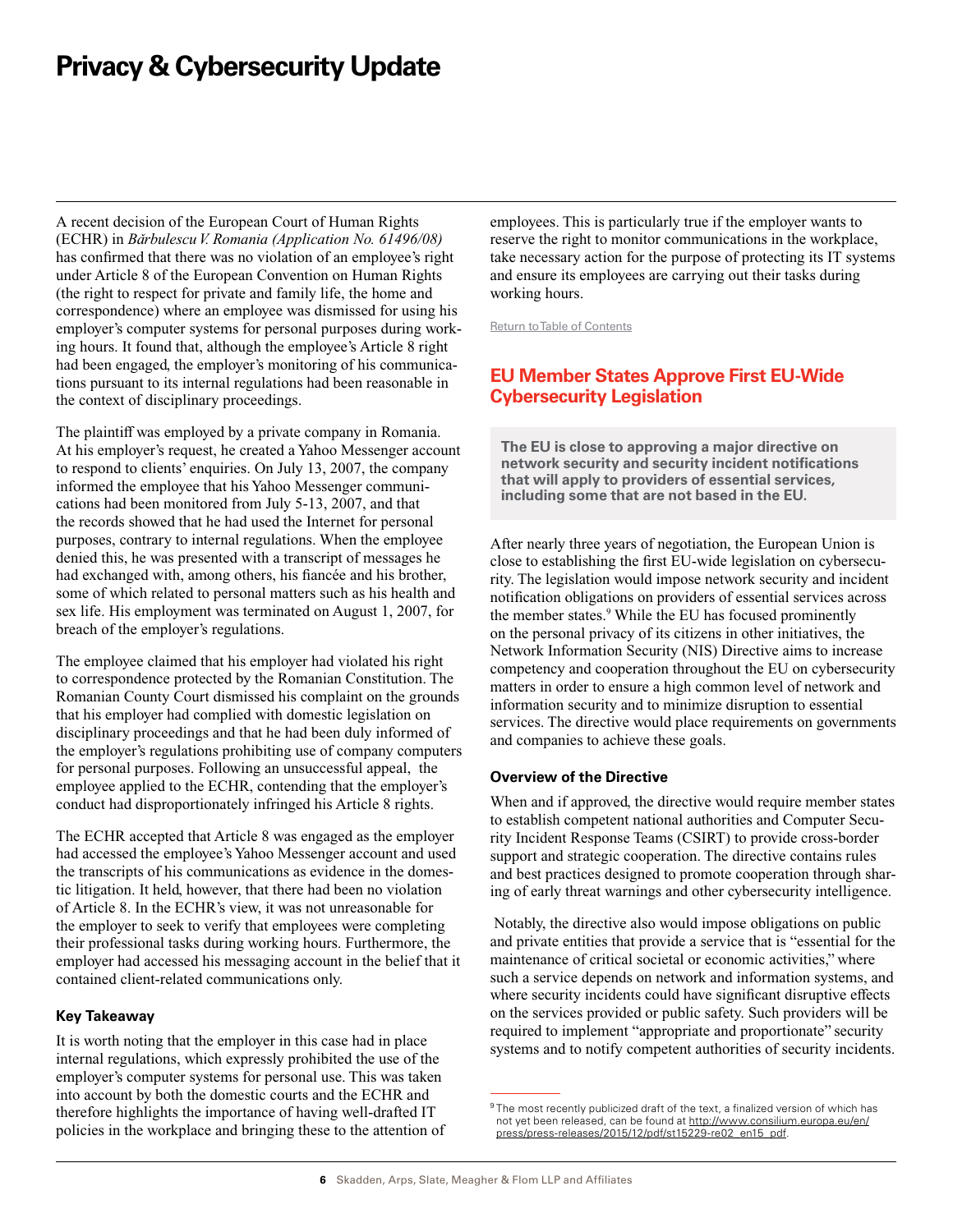The directive divides these service providers into two categories — operators of essential services and digital service providers with varying security and notification requirements.

#### *Essential Service Operators*

Because the NIS Directive is primarily aimed at ensuring the continuous functioning of essential services, it imposes high security standards on what it deems "operators of essential services." Essential service operators covered by the law fall into the following specific categories:

- energy;
- transport;
- banking;
- financial market infrastructures;
- health;
- drinking water supply and distribution (excluding those who distribute water for human consumption as only part of the general distribution of goods and commodities); and
- digital infrastructure (including DNS service providers, internet exchange points, and top-level domain name registries).

Each member state is required to maintain and update a list of essential service operators in its territory, or to otherwise devise "objective quantifiable criteria" to communicate which providers will fall under its jurisdiction. Essential service operators may fall under the jurisdiction of more than one member state.

Broadly, the NIS Directive mandates that essential service operators adopt "appropriate and proportionate technical and organizational measures to manage the risks posed to the security of networks and information systems which they use in their operations." Recognizing that the requirements must be flexible due to constantly evolving technology, the directive makes no specific recommendations as to measures that must be undertaken, but notes that the network and information security systems of essential service operators must have "regard to the state of the art." The directive indicates that member states will be able to impose stricter requirements than those laid out in the directive.

In addition to system security requirements, essential service operators will be required to notify competent authorities "without undue delay" after experiencing a security incident that has a "significant impact" on the provision and continuity of the operator's service. In determining whether notification is necessary, operators should consider the number of service users affected, the duration of the incident, and the geographical spread affected by the incident. The notification must include all information relevant to enable the competent national authorities or

CSIRT to determine the cross-border impact of the incident. The competent authorities may further notify the public if necessary to manage the incident or prevent further disruptions.

#### *Digital Service Providers*

The NIS Directive also applies to entities that provide critical digital services. These include providers of online marketplaces, search engines and cloud computing services, but do not include small or micro-enterprises with fewer than 50 employees and an annual balance sheet total under €10 million.

Unlike essential service operators, a digital service provider only will fall under the jurisdiction of the single member state in which it has its "main establishment" in the EU. A digital service provider with no physical presence in the EU nevertheless may be subject to the directive if it "offers services" within the EU. This can be determined, for example, by whether the provider's services are offered in the language of or using the currency of one or more member states. Where a covered digital service provider does not have a physical presence in the EU, it must designate a representative in one of the member states in which it offers services.

Digital service providers have to implement "state of the art" security systems that are "appropriate and proportionate" to the risks presented by their systems and also meet specific security guidelines. Security measures undertaken by digital service providers should take into account the security of systems and facilities, incident management, business continuity management, monitoring, auditing and testing, and compliance with international standards.

Under the directive, a digital service provider must notify competent authorities "without undue delay" after experiencing a security incident that has a "substantial impact" on the provision of its service. In addition to the number of users affected, the duration of the incident and the geographical area affected, digital service providers must consider the extent of the disruption of the functioning service, as well as its impact on other economic and societal activities. The competent authority or CSIRT may inform the public about individual incidents, or require the digital service provider to do so, when disclosure is necessary to manage or prevent an incident, or is otherwise in the public interest.

#### *Enforcement and Interaction with Other Laws*

In implementing the directive, member states are instructed to craft sanctions for noncompliance that are "effective, proportionate, and dissuasive." The directive further empowers authorities to audit covered service providers for suspected noncompliance and to issue "binding instructions to the [providers] … to remedy their operations." Providers who are found to have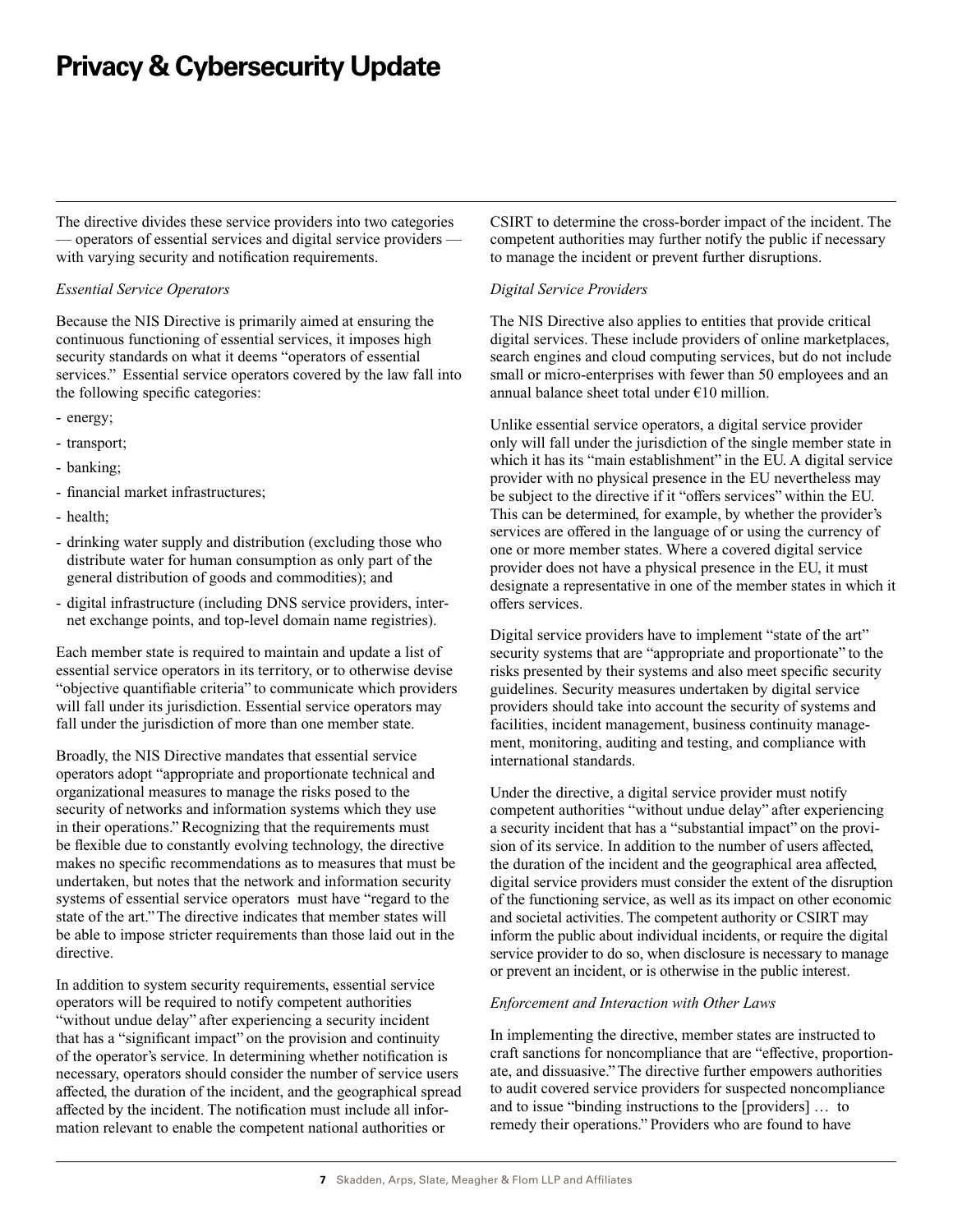<span id="page-7-0"></span>knowingly failed to submit a security incident notification will be subject to penalties.

Although the NIS Directive would be the first EU-wide cybersecurity legislation, some existing sector-specific regulatory regimes already target network security issues. Where current or future sector-specific EU legal acts provide protection that is at least equivalent to the NIS Directive, the sector-specific acts will instead apply to the directive.

It is also important to consider the relationship of obligations imposed under the proposed EU General Data Protection Regulation (GDPR) and the directive. The GDPR is primarily concerned with securing personal data, while the NIS Directive seeks to ensure the continuity of services that are essential to a functioning society. How the NIS Directive and GDPR will interact at the enforcement level is uncertain. While there likely will be additional liability when both laws are violated, it is unclear if compliance with one will provide any defense against enforcement under the other.

#### **Next Steps**

The NIS Directive was approved by the member states on December 18, 2015, and was endorsed by the Internal Market Committee of the European Parliament on January 14, 2016. Formal approval by the European Council and Parliament is expected by spring, after which member states will have 21 months to implement the directive by passing legislation in accordance with its provisions. The member states will then have six months to identify the operators of essential services to which the law will apply. It is predicted that the directive will enter into force in spring of 2018.

[Return to Table of Contents](#page-0-0)

## **Facebook's 'Friend Finder' Violates German Privacy Laws**

**In a decision relating to German competition and privacy law, the German Federal Court of Justice found that Facebook's "Friend Finder" feature is unlawful.**

On January 14, 2016, the German Federal Court of Justice ruled that the 2010 version of Facebook's "Friend Finder" feature violated German unfair competition and advertising laws. This service allowed Facebook to send invitations on behalf of its members to Internet users who were not registered on Facebook. The court also found that the Friend Finder registration

procedure misled Internet users, as they were not provided with sufficient information regarding the use of their personal data. The full judgment has not yet been published.

### **Background**

At issue was Facebook's Friend Finder tool, which invited users to grant Facebook permission to collect the e-mail addresses of friends or contacts in the user's address book. After collecting these addresses, Facebook could then send invitations to non-Facebook members to join the service.

The Federation of German Consumer Organizations (*Verbraucherzentrale Bundesverband* (VZBV)) brought its action against Facebook in November 2010, arguing that the users who were not registered on Facebook never had consented to receiving emails from Facebook through this service. The regional court of Berlin granted the action in March 2012.<sup>10</sup> This decision was confirmed by the chamber court in Berlin in February 2014.11

### **German Privacy Laws and the Ruling**

In this case, the VZVB (as plaintiff) argued that the Facebook feature violated the German Unfair Competition Act, a statute originally implemented in 1909, which had undergone various amendments since 2004 and which provides rules on the protection of businesses, consumers and other market participants from unfair business practices.

Among other things, the German Unfair Competition Act generally prohibits business practices that unreasonably harass market participants.12 This particularly applies to advertising in cases in which it is apparent that the addressed market participant does not wish to be provided with the advertisements. The use of automated telephone, fax or e-mail is always considered unreasonable harassment for these purposes unless the explicit consent of recipients has been obtained.

Moreover, the German Unfair Competition Act generally prohibits misleading business practices that may cause a consumer or other market participant to make a business decision that he would not have made otherwise.<sup>13</sup> A business practice is misleading if it contains untrue information or information that is likely to deceive or to cause confusion.

The Federal Court of Justice declared that the invitations to non-registered users are deemed to be advertisements from Facebook even though they are sent by Facebook's members, because the feature applied is provided by Facebook and is

<sup>10</sup>See Regional Court of Berlin, March 6, 2012 – 16 O 551/10.

<sup>11</sup> See Chamber Court in Berlin, January 24, 2014 – 24 U 42/12.

<sup>&</sup>lt;sup>12</sup> Sec. 7 paras. 1 and 2 of the German Unfair Competition Act.

<sup>13</sup> Sec. 5 para. 1 of the German Unfair Competition Act.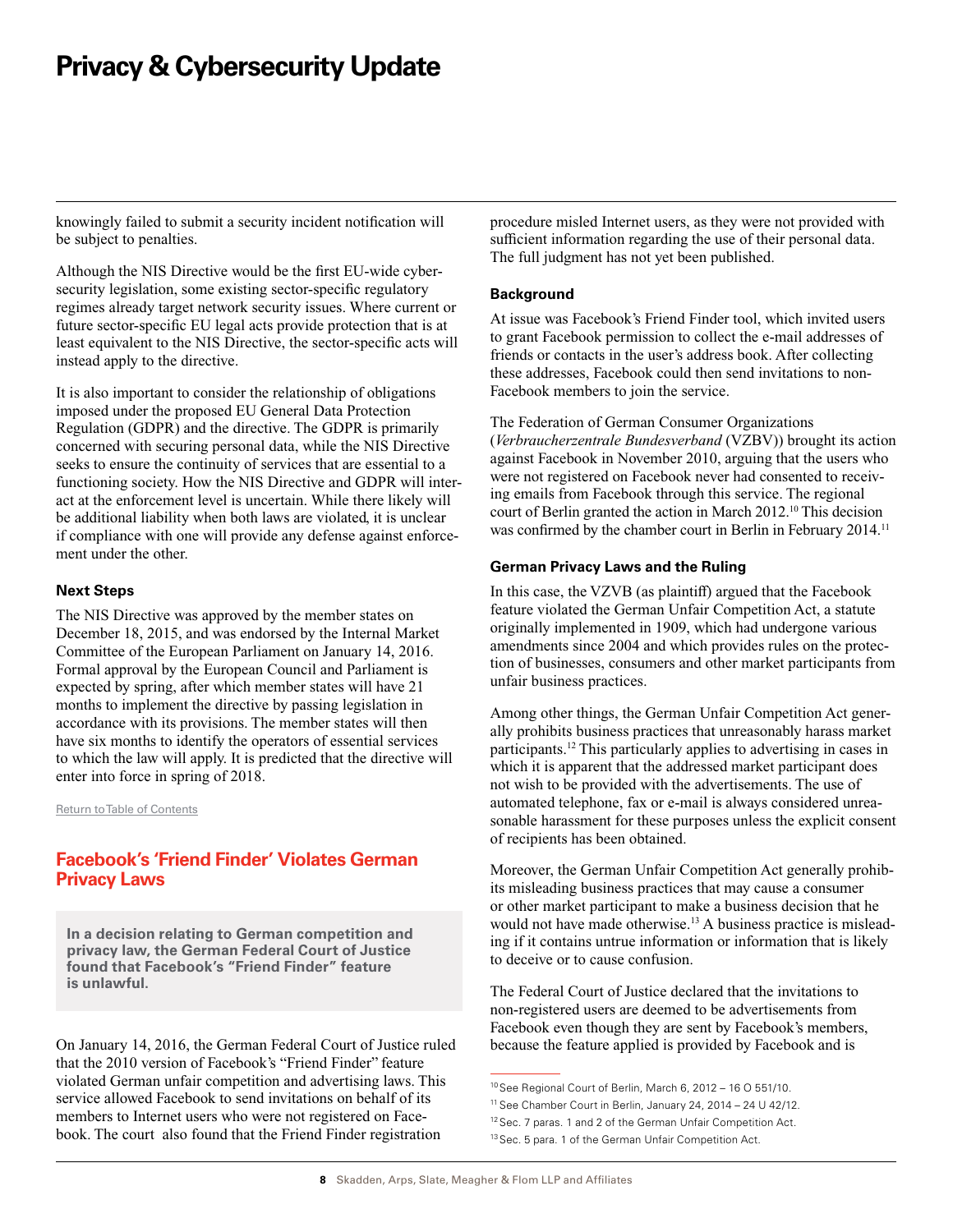<span id="page-8-0"></span>intended to promote the Facebook services to these users. The recipients would not regard the invitations as private emails from the Facebook members, but as an advertisement by Facebook.

Also the information provided by Facebook in its November 2010 Friend Finder registration procedure was deemed in violation of the German Unfair Competition Act. The court held that Facebook had been deceptive about the type and scope of use of email contact data. In particular, although the first question in the registration step was "Are your friends already on Facebook?" it was not made clear that email contact data would be analyzed and that invitations would be sent to friends who are not registered on Facebook. Further, the statement "Your Password will not be stored by Facebook" was not sufficient to clear the caused deceit because it could not be assured that the user had taken note of it.

#### **Impact of Decision**

The decision not only will affect Facebook, but also many other companies that use similar features. Companies have to consider Germany's privacy laws and review their online services to the extent they access the user's address books.

Facebook modified its Friend Finder feature prior to the date on which the court judgment was handed down. It is not yet clear if the current version will be affected by this judgment. The full judgment should provide further clarification following its publication.

[Return to Table of Contents](#page-0-0)

## **FTC Releases Report on 'Big Data'**

**The FTC has released a report on the use of "big data" that highlights the commission's concerns that big data can adversely impact low-income and underserved populations. It also may signal that the commission intends to apply existing laws to limit this impact.** 

On January 6, 2016, the Federal Trade Commission issued a report titled "Big Data: A Tool for Inclusion or Exclusion," in which it discussed the risks and rewards the use of big data can present, particularly as applied to low-income and underserved populations.14 Part legal overview, part policy document, the report highlights the commission's focus on the impact of big data practices and provides some guidance on what legal tools the commission may use to reduce their adverse effects.

#### **Scope of the Report**

The FTC's report focused solely on the use of big data, not its collection, consolidation, storage or analysis. It described the risks and benefits created by the use of big data, summarized some of the research on this use and suggested some lessons that can be learned from the research. It also provided an overview of the consumer protection and equal opportunity laws applicable to the use of big data, and the commission's role in enforcing those laws.

#### **Benefits and Risks of Big Data**

In the report, the commission notes some of the benefits and risks posed by the use of big data, though it focuses more on the latter than the former. As examples of benefits, the report cites how big data helps target educational, credit, health care and employment opportunities to low-income and underserved populations. On the other hand, big data can be prone to unintentional inaccuracies and biases both in how the data is selected and how the resulting analysis is applied. These inaccuracies and biases can lead to detrimental effects for low-income and underserved populations. For example, analysis of a data set based on online buying habits could lead to special offers being made available online that aren't available to those that do not use technology as frequently.

#### **Consumer Protection Laws Applicable to Big Data**

In the report, the commission identifies a handful of laws that might apply to the use of big data. Chief among these are the Fair Credit Reporting Act (FCRA) and various equal opportunity laws.

#### *Fair Credit Reporting Act*

Under the FCRA, companies that compile and sell consumer reports that are used for credit, employment, insurance, housing or other similar decisions about consumer eligibility for benefits and transactions must (a) implement reasonable procedures to ensure maximum possible accuracy of consumer reports and (b) provide consumers with access to their own information and the ability to correct errors. Classic examples of these types of companies include credit bureaus, employment background screening companies and other specialty companies that provide specialized services. Big data is enabling more companies to use different types of data for these types of purposes, some of which may not even consider themselves subject to the FCRA.

In the report, the commission described an increasing use of predictive analytics for eligibility determinations, some of which are purchased from third parties. These methods take known characteristics about a consumer to make predictions about future behavior. For example, data may predict that consumers that frequently make late payments are not good credit risks.

<sup>&</sup>lt;sup>14</sup> The report is available online at [https://www.ftc.gov/system/files/documents/reports/](https://www.ftc.gov/system/files/documents/reports/big-data-tool-inclusion-or-exclusion-understanding-issues/160106big-data-rpt.pdf) [big-data-tool-inclusion-or-exclusion-understanding-issues/160106big-data-rpt.pdf](https://www.ftc.gov/system/files/documents/reports/big-data-tool-inclusion-or-exclusion-understanding-issues/160106big-data-rpt.pdf).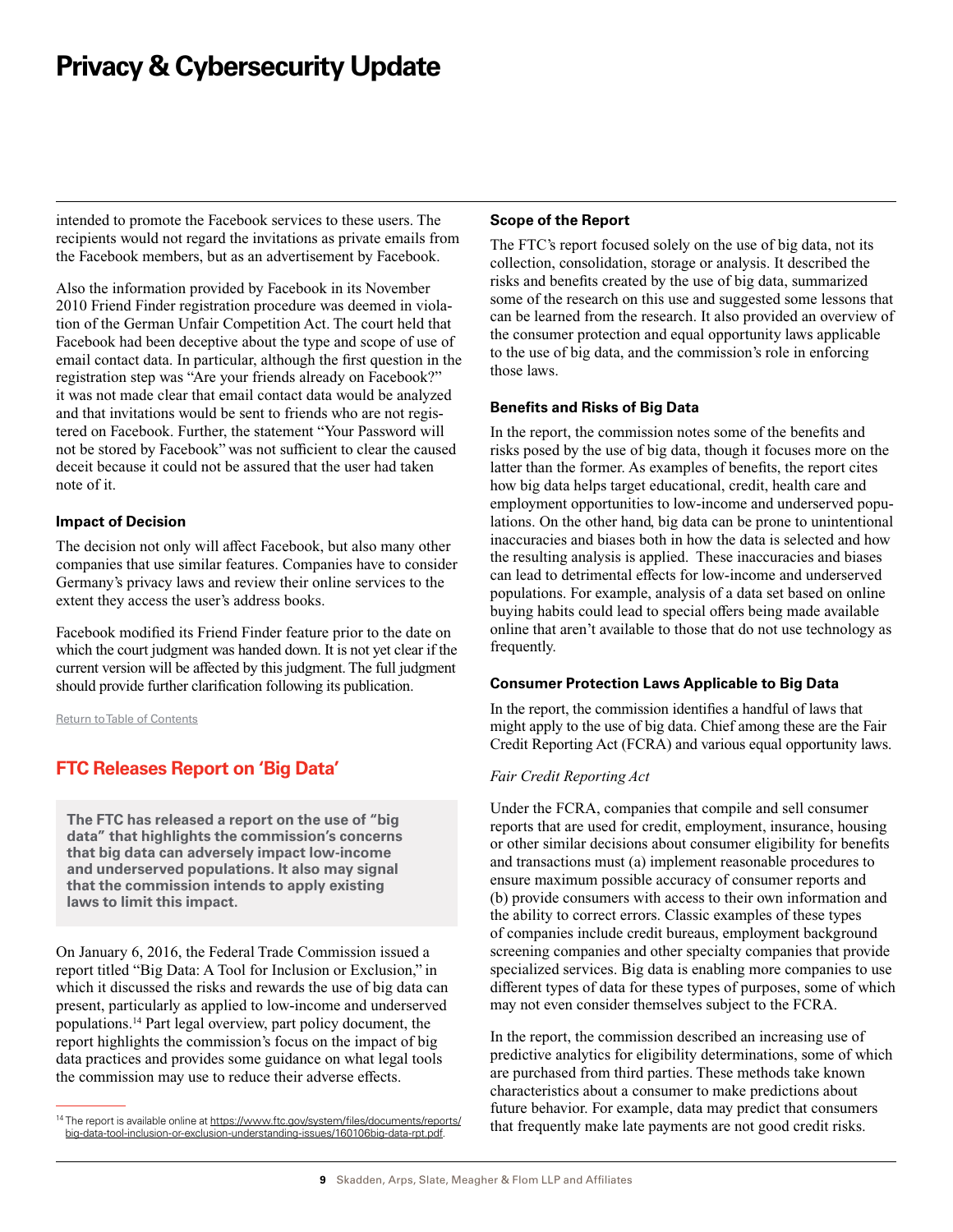Companies are increasingly using non-traditional data sets — such as zip codes, social media usage and shopping history — in these analyses. The commission noted that use of these characteristics is subject to the same standards as apply to more traditional methods.

#### *Equal Opportunity Laws*

The commission also identified a number of federal equal opportunity laws that might apply to the use of big data. These include the Equal Credit Opportunity Act (ECOA), Title VII of the Civil Rights Act of 1964, the Americans with Disabilities Act, and the Fair Housing Act. These laws generally prohibit discrimination based on certain protected characteristics, such as race, color, sex, religion and marital status.

In the report, the commission notes that it is responsible for enforcing the ECOA, which prohibits credit discrimination based on characteristics such as race, religion or national origin. Claims may be based on disparate treatment or disparate impact. Disparate treatment occurs when a company treats an applicant differently based on one of these characteristics, even if big data analysis shows conclusively that the company would benefit from that different treatment. For example, even if big data shows that married people are better credit risks than single people, companies cannot offer different rates or benefits based on their marital status.

Disparate impact occurs when use of facially neutral policies nevertheless has a disproportionate adverse impact on a protected class. For example, a policy that offers inferior benefits based on zip codes may, in effect, have a disparate impact on certain ethnic or religious groups that disproportionately live in certain zip codes. There are some situations in which a disparate impact does not violate the law, but companies should think carefully about their practices to assess the risk that they may violate the ECOA.

### **Research on Big Data**

Finally, the report summarized some of the key questions that companies should ask about their data practices and how they may impact certain groups.

- **How representative is your data set?** Companies should consider whether certain groups are under-represented in their data sets. Data collected online, for example, will likely underrepresent groups that are not as engaged with technology, such as the elderly or the poor.

- **Does your data model account for biases?** Some data analytics may incorporate underlying societal inequalities, and companies should try to identify those biases and account for them. For example, an algorithm that only considers applicants from top colleges and universities for hiring decisions may incorporate prior biases in college admissions.
- **How accurate are your predictions based on big data?** The commission noted that, while big data is a useful tool for identifying correlations, it does not provide context or explanations for those correlations. For example, the Google Flu Trends algorithm uses searches for flu-related terms to predict flu outbreaks. However, a spike in searches could be the result of something different than a flu outbreak, such as high-profile news stories about the flu in other countries.
- **Does your reliance on big data raise ethical or fairness concerns?** Companies should examine the factors that go into their analytics models and assess whether they raise fairness concerns. As an example, a company that favors people who live close to the office for employment decisions may unintentionally be incorporating a racial bias into the employment process if different neighborhoods have different racial compositions.

In short, the commission is seeking to encourage companies to evaluate their use of big data and try to identify possible areas where they may be incorporating unintentional biases into their decisions. For its part, the commission will continue to monitor big data practices and whether they violate existing laws.

#### **Key points to note**

The FTC's report demonstrates the commission's continuing concerns about the use of big data by businesses. Its detailed discussion of applicable laws and potential violations may well signal a new enforcement initiative as the commission tries to limit the adverse effects the use of big data may have on consumers. From the subtext of the report, however, it is clear that the commission sees limits on its authority to prevent some of the harms that can arise. If its experience in the coming years shows that existing laws are inadequate to prevent what the commission sees as the adverse impacts of big data, it may well push Congress to pass new laws to address these issues.

[Return to Table of Contents](#page-0-0)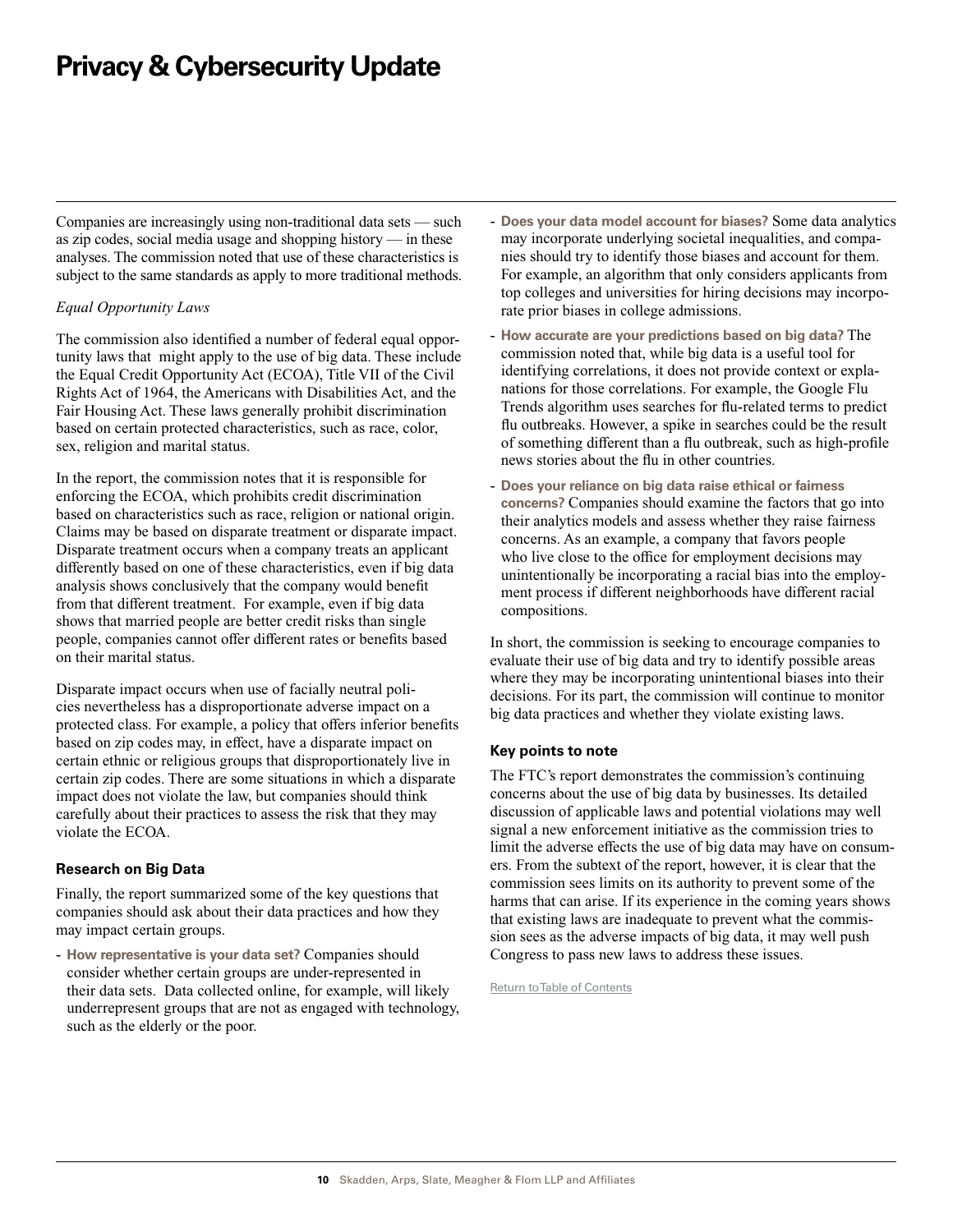### <span id="page-10-0"></span>**FTC Fines Software Provider for Deceptively Advertising Data Security Technology**

**For the first time in a data security settlement, the FTC has included a monetary penalty in a consent order, seemingly as a result of misleading statements about the encryption offered by the service at issue.** 

On January 5, 2016, the Federal Trade Commission announced its first data security settlement that included a monetary penalty. In the case, a dental office management software provider agreed to a proposed \$250,000 settlement to resolve charges that the provider deceptively claimed its software possessed industrystandard encryption technology, and that clients could rely on such software to satisfy certain regulatory requirements under federal health privacy laws.15

#### **Background**

The FTC's complaint was based on claims Henry Schein Practice Solutions Inc. (Schein) made in connection with Dentrix G5, a proprietary software product Schein began marketing in 2012. Dentrix G5 is used to perform office tasks that routinely involve collecting and storing sensitive patient information (*e.g.*, entering patient information into the system and processing patient payments). Doctors must satisfy certain regulatory obligations under the Health Insurance Portability and Accountability Act (HIPAA) with respect to protecting sensitive patient information, including, in the event of a data breach, informing patients that their information has been compromised. However, the technology used to protect patient data impacts the steps a doctor must take: If patient data is encrypted using industry-standard technology, consistent with guidance promulgated by the National Institute of Standards and Technology (NIST), doctors have a "safe harbor" and are not obligated to inform patients of the breach.<sup>16</sup>

According to the FTC's complaint, as early as November 2010 Schein's database engine vendor informed Schein that Dentrix G5 used a proprietary algorithm that had not been tested publicly and was "less secure and more vulnerable than widely

16See 45 C.F.R. §§ 164.400-414.

used, industry-standard encryption algorithms."17 Nevertheless, Schein, according to the FTC, marketed Dentrix G5 as industrystandard encryption technology that would help doctors satisfy their regulatory requirements.18 Moreover, Schein subsequently received confirmation that Dentrix G5's data protection capabilities were weak relative to encryption technology. On June 10, 2013, the United States Computer Emergency Readiness Team, a unit of the Department of Homeland Security's National Cybersecurity and Communications Integration Center, issued a vulnerability note describing the Dentrix G5 as a "weak obfuscation algorithm"; three days later, NIST published a corresponding alert.

In response to the government inquiries, the vendor agreed to rebrand its data protection as "Data Camouflage" so as to distinguish it from encryption technology. Schein, however, continued to market Dentrix G5 as offering "encryption" for several months following the vulnerability notices. After a series of media reports highlighted Schein's failure to rectify its encryption claims, Schein conceded in a June 2014 statement that referring to the product's data protection capabilities as "a data masking technique using cryptographic technology" would be "more appropriate" than calling it encryption. Schein then removed references to encryption from its marketing materials and added qualifying language stating that Dentrix G5 does not replace a dentist's own security measures to protect patient data.

#### **FTC's Complaint and Consent Order**

The FTC filed a complaint against Schein alleging that it had engaged in unfair or deceptive acts or practices in violation of Section 5(a) of the Federal Trade Commission Act. In particular, the FTC accused Schein of engaging in false or misleading practices in two specific respects: (a) claiming that Dentrix G5 provided industry-standard encryption and (b) claiming that Dentrix G5 helps protect patient data as required by HIPAA.

Under the terms of the proposed consent order Schein will (a) pay \$250,000 for consumer relief, (b) refrain from making future misleading statements about the data security strength of its products and (c) take steps to notify customers that, contrary to Schein's advertisements, Dentrix G5 uses less complex technology to protect patient data than the industry standard.

#### **Key Points to Note**

The FTC has indicated that the sensitive data at issue rendered Schein's misrepresentations particularly egregious, though it

<sup>&</sup>lt;sup>15</sup> The FTC has, however, requested damages in relation to data security false advertising claims under other circumstances. On December 17, 2015, Lifelock agreed to pay \$100 million to consumers to settle FTC claims that the company violated a 2010 consent order related to Lifelock's alleged deceptive data security advertising. See "Lifelock to Pay \$100 Million to Consumers to Settle FTC Charges it Violated 2010 Order," *available at* [https://www.ftc.gov/news](https://www.ftc.gov/news-events/press-releases/2015/12/lifelock-pay-100-million-consumers-settle-ftc-charges-it-violated)[events/press-releases/2015/12/lifelock-pay-100-million-consumers-settle-ftc](https://www.ftc.gov/news-events/press-releases/2015/12/lifelock-pay-100-million-consumers-settle-ftc-charges-it-violated)[charges-it-violated.](https://www.ftc.gov/news-events/press-releases/2015/12/lifelock-pay-100-million-consumers-settle-ftc-charges-it-violated)

<sup>&</sup>lt;sup>17</sup> The complaint is available online at [https://www.ftc.gov/system/files/](https://www.ftc.gov/system/files/documents/cases/160105scheincmpt.pdf) [documents/cases/160105scheincmpt.pdf](https://www.ftc.gov/system/files/documents/cases/160105scheincmpt.pdf).

<sup>&</sup>lt;sup>18</sup> Among other examples, the FTC pointed to a Schein newsletter article that stated its database stores "customer data in an encrypted format. With everincreasing data protection regulations, Dentrix G5 provides an important line of defense for both patient and practitioner."